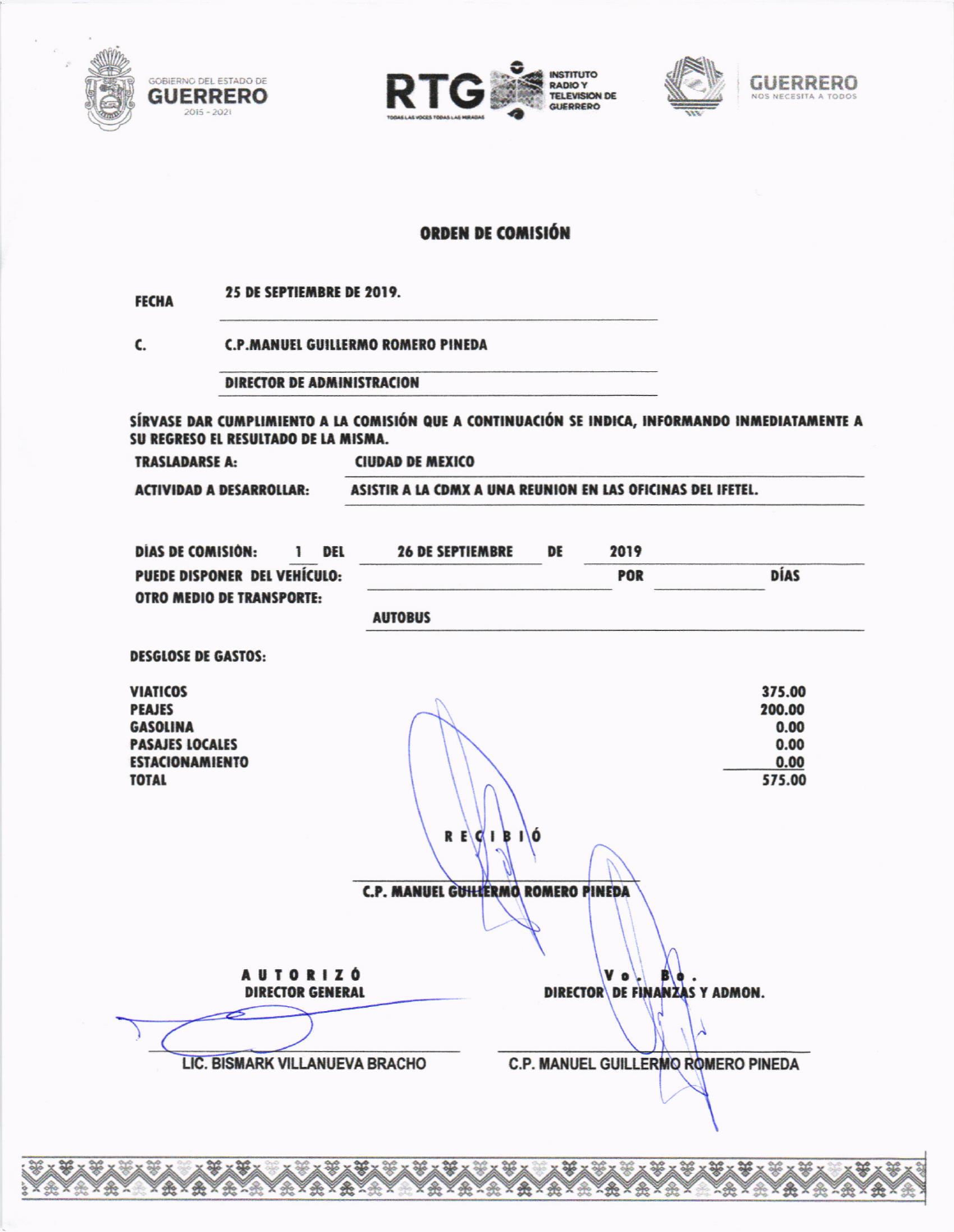





**BUENO POR: \$200.00** 

RECIBÍ DE LA DIRECCIÓN DE ADMINISTRACIÓN DEL O.P.D. RADIO Y TELEVISIÓN DE GUERRERO, LA CANTIDAD DE: \$200.00 (DOSCIENTOS PESOS 00/100 M.N.) POR CONCEPTO DE: PAGO TRANSPORTE LOCAL PARA ASISTIR A LAS OFICINAS DEL **INFETEL EN LA CDMX** 

ACAPULCO, GRO., A 26 DE SEPTIEMBRE 2018